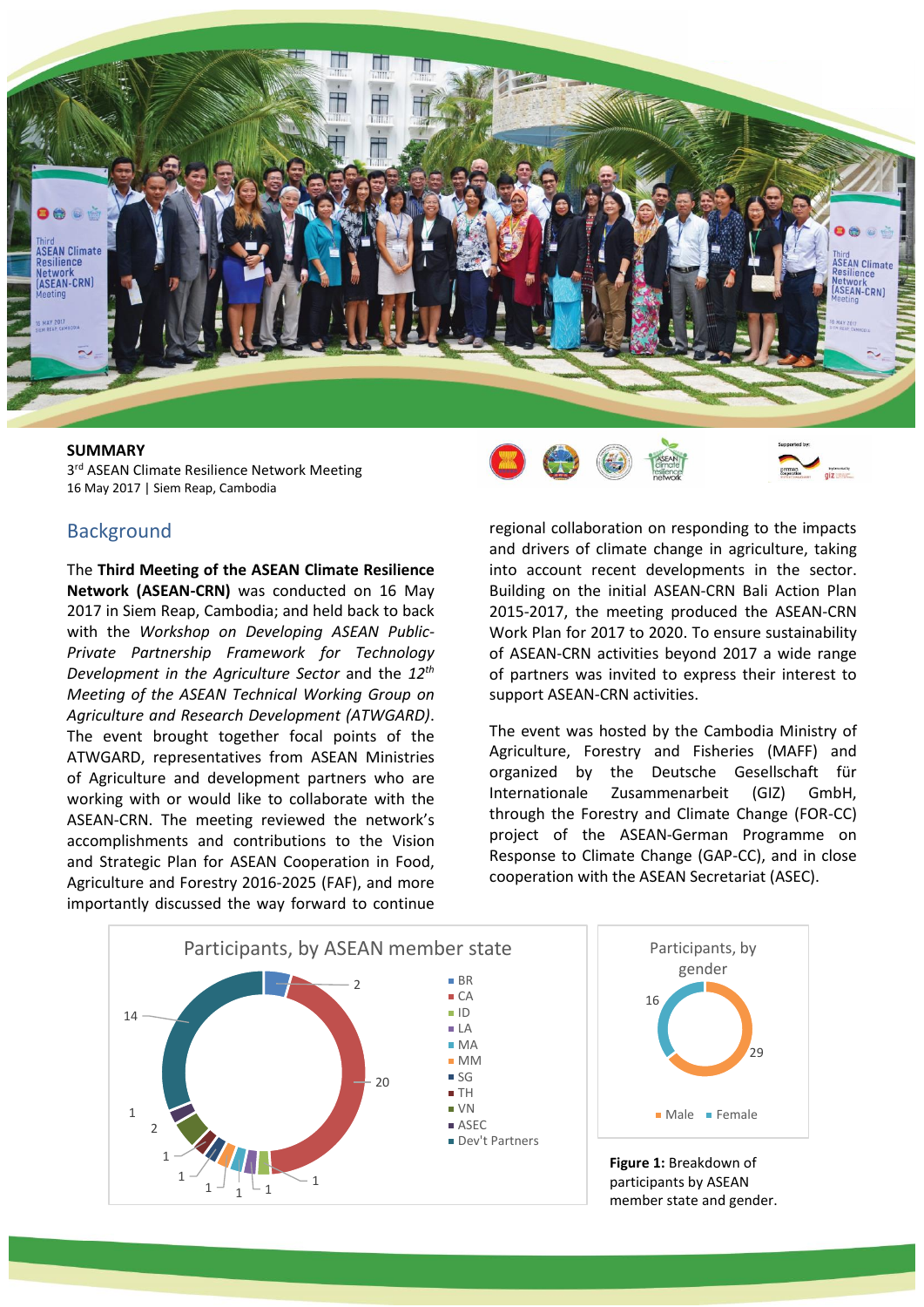# Key Results

## **Inputs to Guide the Work Planning Session**

To set the scene for developing the ASEAN-CRN Work Plan, speakers shared recent trends in the context of agriculture and climate change in ASEAN as well as the latest developments in the work of the ASEAN-CRN with participants.

## • **Recent trends and development in Agriculture and Climate Change<sup>1</sup>** *(see Annex 1)*

Climate change is projected to have significant impacts on agricultural yields with smallholder farmers greatly affected, in particular rural women. The foreseen challenges in addressing this projected impact in the agriculture sector are, among others, in: scaling-up from project to national level actions; demonstrating the business case to generate investments into climate resilient agriculture; acquiring reliable data and meet transparency requirements to monitor progress from climate action in agriculture.

Some of the proposed ways forward for the ASEAN agriculture to minimize the impact of climate change in the sector are to: (1) improve the understanding of broader systematic threats from climate change, especially its link to food security and nutrition; (2) enhance systems for monitoring and reporting to increase investment opportunities; (3) focus on value chain in addressing climate risks and drivers which are present in every stage – will include more options for farmers, private sector, and policy makers; and (4) improve coordination between various sectors and stakeholders, not just agriculture.

#### • **Climate change under the FAF – where are we heading? The role of ASEAN in facing climate change challenges to agriculture<sup>2</sup>** *(see Annex 2)*

The increasing importance to address climate change at the regional level is reflected in the FAF 2025 which, through one of the seven (7) major goals, aims at *"increasing resilience to, and contributing to mitigation and adaptation of climate* 

 $\overline{a}$ 

*change, natural disasters and other shocks."* Out of the seven (7) strategic thrusts stipulated in the FAF 2025, the ASEAN-CRN contributes to two (2), namely: *Strategic Thrust 4:* Increase resilience to climate change, natural disasters and other shocks; and *Strategic Thrust 6:* Strengthen ASEAN joint approaches on international and regional issues. The *ASEAN Regional Guidelines for Promoting Climate Smart Agriculture (CSA) Practices*, endorsed by the 37<sup>th</sup> Meeting of the ASEAN Ministers on Agriculture and Forestry (AMAF) in 2015, builds on these strategic thrusts.

ASEAN-CRN also contributes to the ASEAN-Multi-Sectoral Framework on Climate Change: Agriculture and Forestry Towards Food Security (AFCC) that provides the mechanism for coordinated action and collaboration to address the issues and challenges threatening food security caused by climate change by following a cross-sectoral programme approach for effective policymaking and implementation.

The following activities are seen as entry points in order to continue the work of ASEAN in the face of climate change in the agriculture sector: (1) strengthening collaboration with international partners on the AFCC framework and FAF 2025; (2) formulating recommendations for the Senior Officials Meeting of the ASEAN Ministers on Agriculture and Forestry (SOM-AMAF) to strengthen cooperation on climate change in the FAF sectors; (3) developing joint proposals on cross-sectoral climate change issues; (4) mobilizing resources in the implementation of climate change-related measures in the FAF sectors; and (5) engaging in the submission of ASEAN Common Positions to the United Nations Framework Convention on Climate Change (UNFCCC).

## • **Update on the ASEAN Common Positions on Agriculture for SBSTA46<sup>3</sup>** *(see Annex 3)*

ASEAN calls for addressing climate change and its impacts on the food, forestry and agriculture sector in ASEAN Member States (AMS) and to promote and protect ASEAN interests at international and regional fora by developing ASEAN common

1

<sup>1</sup> Damen, Beau. 2017. "Agriculture and Climate Change: Issues for Southeast Asia". 3rd ASEAN-CRN Meeting, 16 May 2017, Apasara Palace & Conference Center, Siem Reap, Cambodia

<sup>2</sup> Pham Quang Minh. 2017. "ASEAN and Climate Change on Agriculture". 3rd ASEAN-CRN Meeting, 16 May 2017, Apasara Palace & Conference Center, Siem Reap, Cambodia

<sup>3</sup> Yoovatana, Margaret C. 2017. "Agenda C: Updates on the ASEAN Common Position on Agriculture for SBSTA46". 3rd ASEAN-CRN Meeting, 16 May 2017, Apasara Palace & Conference Center, Siem Reap, Cambodia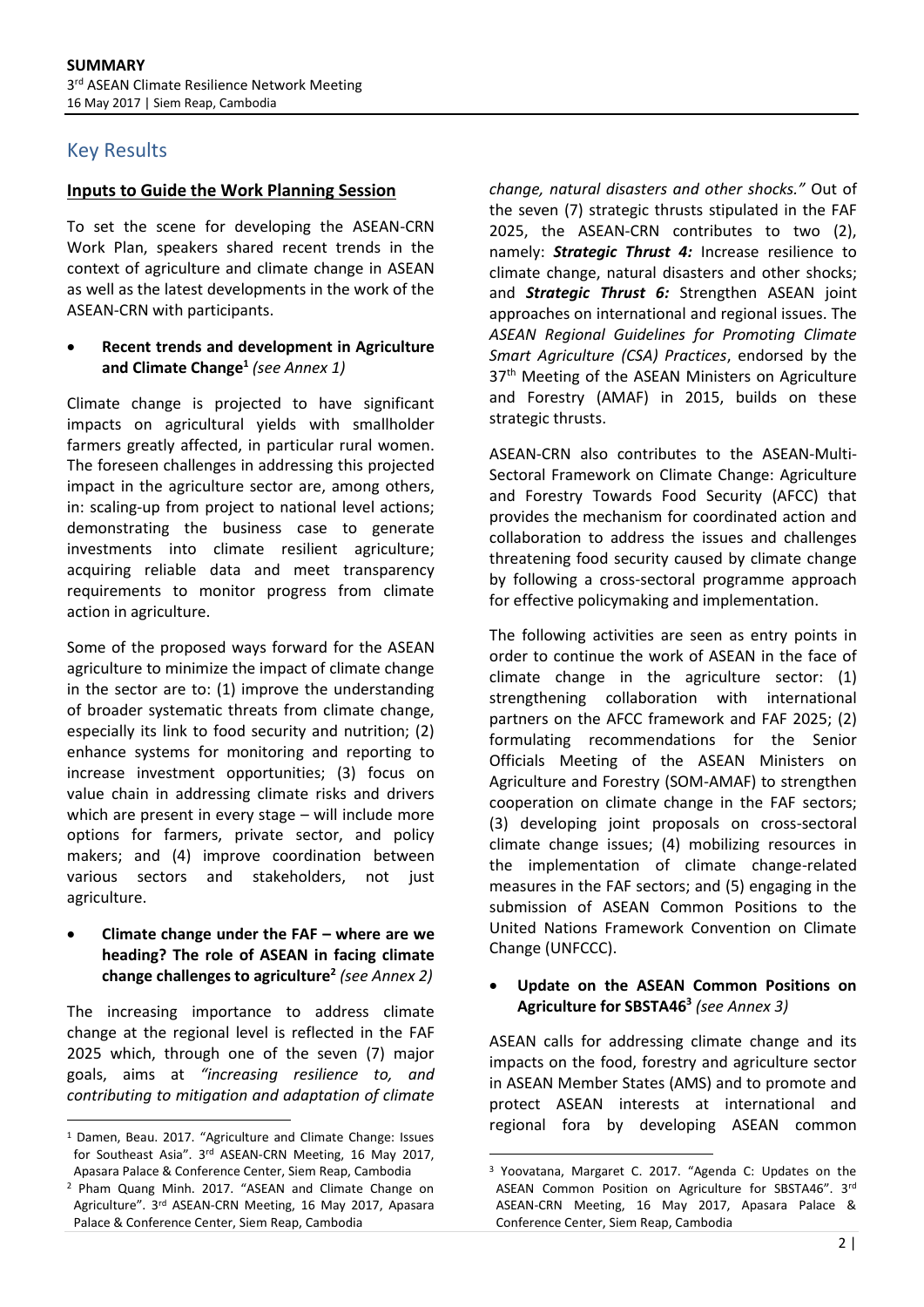positions in the processes of the UNFCCC, amongst others, as laid out in the FAF 2025. In 2016, the 38<sup>th</sup> AMAF endorsed the ASEAN Common Position on Issues Related to Agriculture for the 22nd Meeting of the Conference of the Parties (COP22) to the UNFCCC and associated bodies and working groups, and assigned Thailand as Lead Coordinator. It was expected the issues related to agriculture will conclude at the  $45<sup>th</sup>$  session of the Subsidiary Body of Scientific and Technological Advice (SBSTA) with a possible decision on agriculture at COP22 in November 2016. Different views presented by several negotiating groups during the SBSTA session however didn't allow for consensus on the draft decision texts and the negotiations were continued at SBSTA 46 in May 2017. The ASEAN Common Position on issues related to agriculture found its entry point in the SBSTA negotiations through the group of G77 & China.

Below is the summary of the points discussed at SBSTA 46 for consideration of ASEAN:

- Work towards drafting a text for a COP decision on agriculture at COP 23 in Bonn Germany, November 2017
- Assessment of the outcomes of the five SBSTA in-session workshops on issues related to agriculture
- Engaging other UNFCCC bodies to accommodate agriculture i.e. Subsidiary Body for Implementation (SBI), Climate Technology Centre & Network (CTCN), Technology Executive Committee (TEC), SBSTA, Secretariat for Means of Implementation (MOI)
- Adaptation and Adaptation Co-benefits vs. Mitigation – Mitigation in the agriculture context does not have to mean that it becomes part of the Monitoring, Reporting and Verification (MRV) requirements for Greenhouse Gas (GHG) mitigation nor the Enhanced Transparency Framework. In the context of agriculture, mitigation has to be redefined considering the complex role the sector plays as a source of low-emission energy for other sectors as well as a carbon sink.
- Closely monitor the negotiation process, Thailand volunteered to serve as Rapporteur to all the meetings of the G77&China, reports are circulated after every session as reference in developing the G77&China position

## • **Climate Policy and Agriculture – prospects for future negotiations<sup>4</sup>** *(see Annex 4)*

Climate change has multiple impacts in the agriculture sector, in particular, on rural livelihoods, poverty and food security. However, agriculture also impacts climate change in terms of GHG emissions, as 11% of global emissions come from the agriculture sector. Because of the multifaced nature of agriculture, a lot of factors are at play and need to be taken into consideration during negotiations. The following are some perspectives for climate change and agriculture outlined during the meeting:

- Security/Risk: climate change affects food security through increasing climate hazards
- **Local/Global**: climate change is a global threat that affects local conditions; this requires cooperation between developed and developing countries; local efforts will reap benefits both in the local and global scale
- **Poor/Rich**: climate change affects all stakeholders, big or small; impact on smallholders is more felt however; broad participation is needed
- **Problem/Solution**: agriculture contributes to climate change and is affected by climate change; integration of adaptation and mitigation; to find solutions, smallholders involvement is a necessity
- **Effort/Support**: climate change requires broad cooperation; take into account all point of views and elements

In conclusion, in successful negotiations on agriculture, there is a need to introduce a new opening of the topic through broad concepts that are appealing for all parties.

## • **ASEAN-CRN Progress Report for 2017<sup>5</sup>** *(see Annex 5)*

The presentation aimed to remind the meeting on the ASEAN-CRN's foundation and mandates and early development and achievements, as well as to report progress in the five (5) major work areas of

1

<sup>4</sup> Galinski, Wojtek. 2017. "Climate Policy and Agriculture – Prospects for future negotiations". 3rd ASEAN-CRN Meeting, 16 May 2017, Apasara Palace & Conference Center, Siem Reap, Cambodia

<sup>&</sup>lt;sup>5</sup> Yoovatana, Margaret C. 2017. "Progress Report 2017". 3rd ASEAN-CRN Meeting, 16 May 2017, Apasara Palace & Conference Center, Siem Reap, Cambodia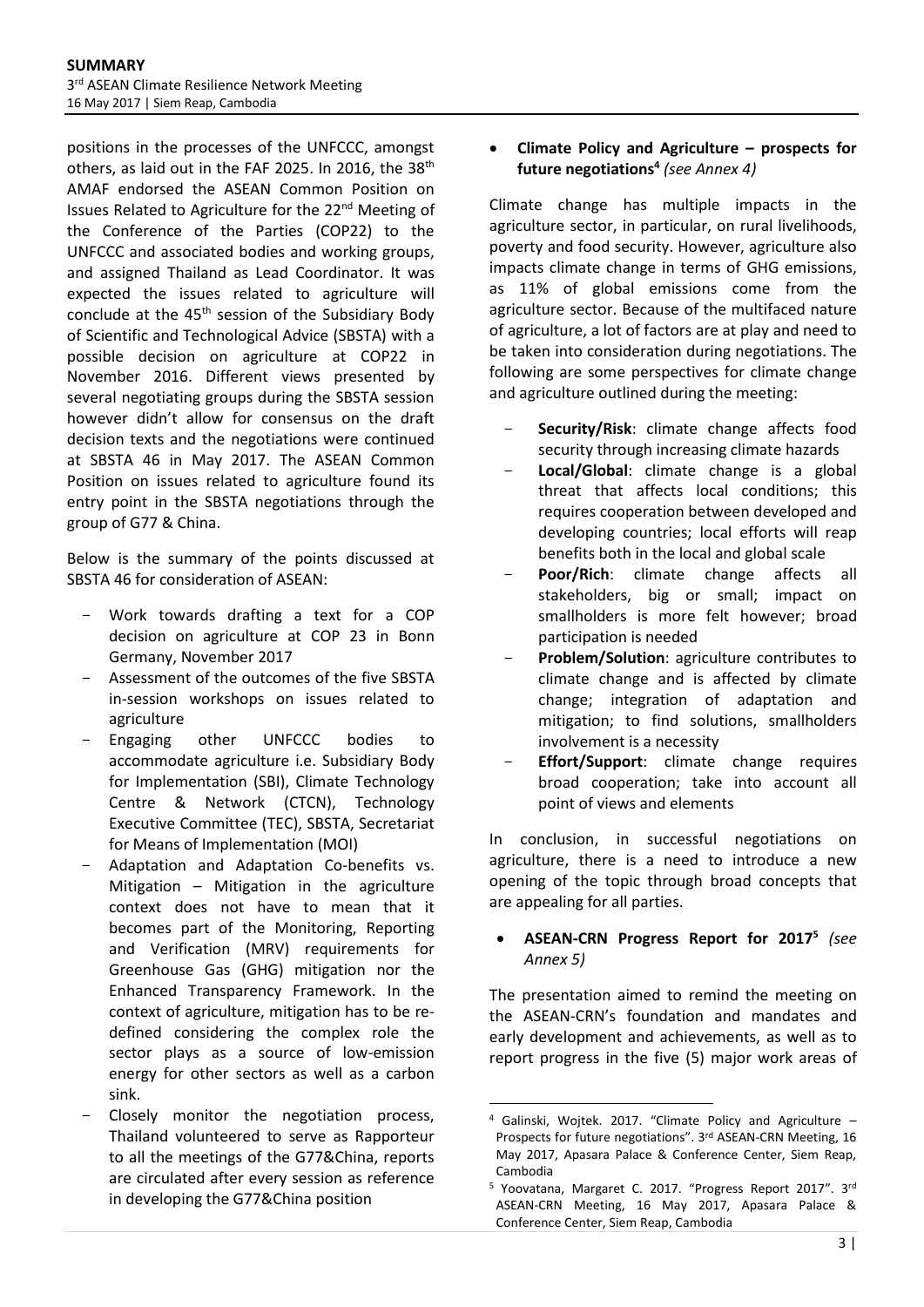the ASEAN-CRN. This guided the development of the ASEAN-CRN Work Plan beyond 2017. To summarize:

- Early developments and achievements from 2013 to 2015 include the identification of priority practices, and development of seven (7) national studies combined in a regional study on the promotion of climate resilience for food security in ASEAN. Based on these, the ASEAN Regional Guidelines for Promoting CSA Practices were developed and endorsed constituting the guiding framework of ASEAN to cooperate on climate change related issues in agriculture.
- In the ASEAN-CRN work area of Mobilizing Resources, progress was made on the numerous ideas and agreement made during the 2<sup>nd</sup> Annual Meeting of the ASEAN-CRN in Brunei Darussalam in April 2016. While some ideas would require further follow-up, others have been implemented or are in the process.
- In the work area of Knowledge Exchange and Capacity Building, ASEAN-CRN was able to cover a number of the priority practices outlined in the ASEAN Guidelines on Promoting CSA Practices. In response to the demands of AMS expressed on several occasions, regional knowledge exchange events as well as South-South cooperation activities were organized on agriculture insurance, stress tolerant varieties and climate services (cropping calendar).
- In terms of the Regional Policies and Engagement work area, several outputs which serve as policy tools, practical guidelines or contributions to climate change related governance processes have been developed such as: 10 Phase Guide in Developing a National Crop Insurance Program, the ASEAN Regional Guidelines for Promoting CSA Practices, and the 2<sup>nd</sup> Volume to add further CSA practices to the technical guidelines; two (2) submissions to SBSTA 44 by Vietnam on behalf of ASEAN; and the ASEAN Common Position on issues related to agriculture. ASEAN-CRN also engaged in regional and international processes and related events on climate change adaptation such as: the 2016 Annual Global Alliance on CSA (GACSA) Forum, the 5<sup>th</sup> Asia-Pacific Climate Change Adaptation Forum; and at COP22 where side events have

been organized in cooperation with ASEAN and development partners.

To progress in the work areas of National Level Implementation of Regional Policies and Agreements as well as Research and Innovation, support was provided to Cambodia for scaling-up stress-tolerant rice varieties by promoting investments in the seed production and distribution sector; likewise, in Vietnam, support was provided to assess the National Agriculture Insurance Program to contribute to improving the upcoming new program on agriculture insurance in the country.

# **Participatory Development of the ASEAN-CRN Work Plan**

In a dynamic group work activity, the AMS were tasked to come up with concrete ideas on activities as per the identified work areas to address climate change in agriculture. These were then to be matched with technical and financial support available from development partners, presented in a panel session. The results of the matching proposed activities and partner support then fed into the ASEAN-CRN Work Plan for 2017-2020. The panelists come from the following organizations:

- 1. **Dr. Doris Capistrano**, Swiss Development Cooperation (SDC) representing AFCC
- 2. **Dr. Godefroy Grosjean**, Climate Policy Hub, International Center for Tropical Agriculture (CIAT)
- 3. **Mrs. Jana Korner**, CGIAR Research Program on Climate Change, Agriculture and Food Security (CCAFS)
- 4. **Dr. Nguyen Huu Ninh**, Center for Environment Research, Education and Development representing World Business Council on Sustainable Development (WBCSD)
- 5. **Mr. Jonas Dallinger**, GIZ FOR-CC
- 6. **Dr. Rathana Peou**, PARIBAS Climate Modeling Grant / Utrecht University (UU)
- 7. **Dr. Nisha Onta**, Women Organizing for Change in Agriculture and Natural Resource Management (WOCAN)
- 8. **Mr. Kipp Sutton**, United States Agency for International Development (USAID)
- 9. **Dr. Marwan Ladki**, Food and Agriculture Organization (FAO) of the United Nations representing GACSA
- 10. **Mr. Beau Damen**, FAO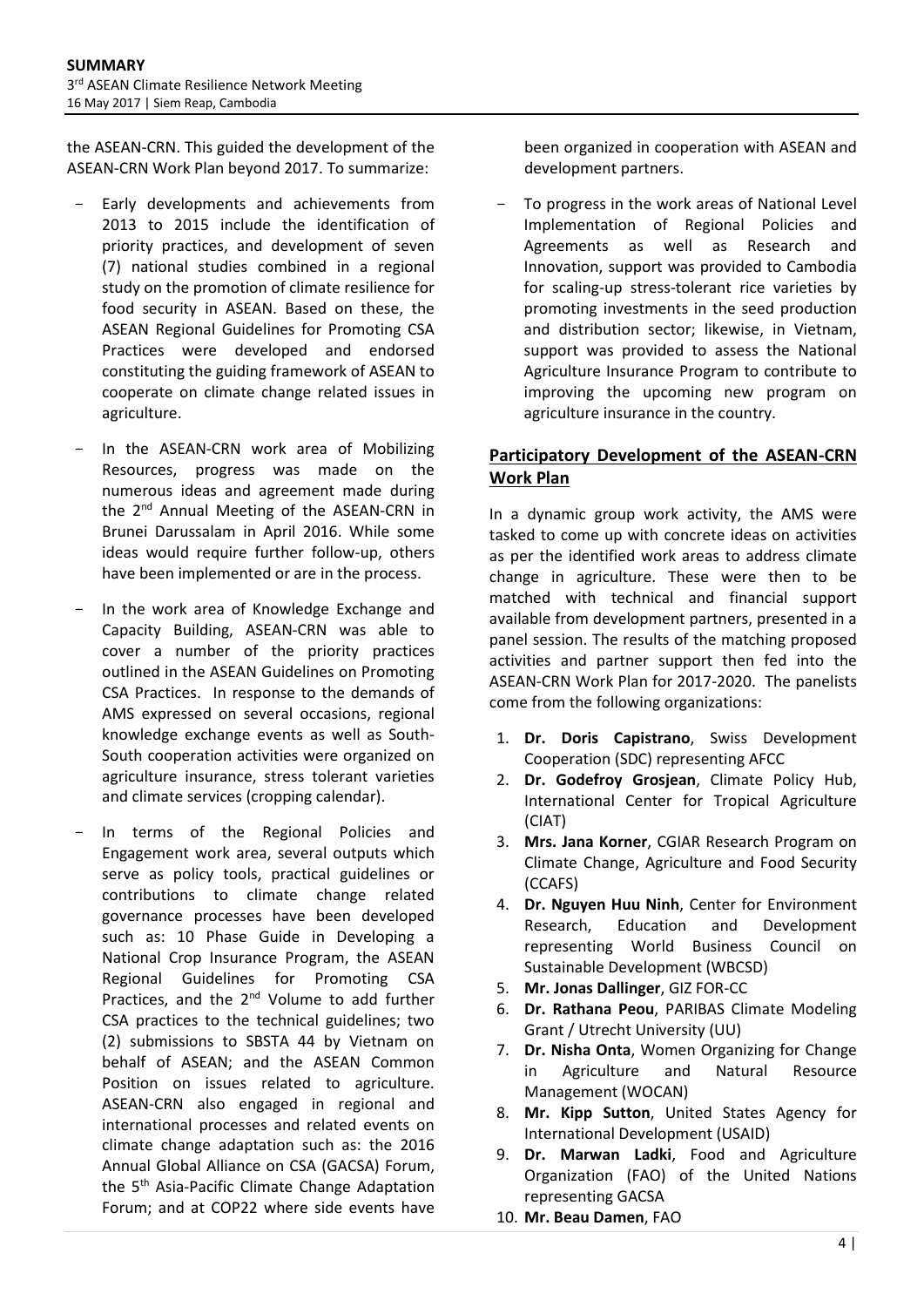Below shows the summary of the relevant programs of the development partners and how they can further contribute and align their activities to the ASEAN-CRN Work Plan 2017-2020.

| <b>Partner</b> | <b>Activities</b>                                                                                                                                                                                            |  |  |
|----------------|--------------------------------------------------------------------------------------------------------------------------------------------------------------------------------------------------------------|--|--|
| <b>AFCC</b>    | Peer review of proposed integrated AFCC framework                                                                                                                                                            |  |  |
|                | Collaboration to implement proposed priority actions                                                                                                                                                         |  |  |
|                | - Joint fund-raising for AFCC actions and initiatives (research, capacity building, knowledge generation and                                                                                                 |  |  |
|                | exchange, field pilots)                                                                                                                                                                                      |  |  |
| <b>CIAT</b>    | Stocktaking and understanding the context (vulnerability assessment, Terra-i, ES typology and valuation)<br>$\overline{\phantom{a}}$                                                                         |  |  |
|                | Prioritizing interventions (CSA country profile, policy analysis, cost-benefit analysis, etc.)                                                                                                               |  |  |
|                | Piloting: implementation and monitoring                                                                                                                                                                      |  |  |
|                | Scaling: inform policy design, implementation and monitoring                                                                                                                                                 |  |  |
| <b>CCAFS</b>   | - CCAFS has been a regional partner of the ASEAN-CRN in the following activities:                                                                                                                            |  |  |
|                | • Technical and policy inputs to country-specific strategies and programs; to national case studies                                                                                                          |  |  |
|                | through the PIRCCA project; sharing of research outputs on CSA practices and other climate-related                                                                                                           |  |  |
|                | policy research; technical inputs on CSA-related position of AMS, and ASEAN agriculture negotiations<br>Added value: brings together all 15 CGIAR centers; and national research, strategic and implementing |  |  |
|                | partners                                                                                                                                                                                                     |  |  |
|                | Knowledge exchange and capacity building: e.g. climate smart villages                                                                                                                                        |  |  |
|                | Regional Policies and Engagement: CIAT Climate Change Policy Hub                                                                                                                                             |  |  |
|                | Research and Innovation: continued research on stress-tolerant rice and Alternate Wetting & Drying;                                                                                                          |  |  |
|                | research on inclusive and sustainable business models (2018-2020); research on scaling-up CSA                                                                                                                |  |  |
|                | National-level implementation of regional agreements: networks and linkages (PIRCCA and CCAC);                                                                                                               |  |  |
|                | integration and coordination of CSA-related activities; venue for engagement with countries on strategies                                                                                                    |  |  |
|                | and programs                                                                                                                                                                                                 |  |  |
| <b>WBCSD</b>   | Concept Note for a Project Proposal on "Inclusive Rice Landscapes" linked to the GEF IP objective: "increasing                                                                                               |  |  |
|                | efficiencies and effectiveness of food systems"                                                                                                                                                              |  |  |
|                | - Objective: set parameters and define the roles for an ASEAN-wide collaboration between various                                                                                                             |  |  |
|                | stakeholders for inclusive rice landscapes<br>- Scope: Thailand, Vietnam, Indonesia                                                                                                                          |  |  |
|                | - Member AMS (from ASEAN BCSDS): Indonesia, Philippines, Singapore, Thailand, Vietnam                                                                                                                        |  |  |
|                | - Partners: GACSA (ASEAN-CRN), WBSDC, CCAFS, CGIAR, aid and donor agencies, NGOs, etc.                                                                                                                       |  |  |
| GIZ            | ASEAN to realize the benefits of regional collaboration and regional processes; ASEAN as the driving force and                                                                                               |  |  |
| <b>FOR-CC</b>  | engaging more partners in the processes. Three main topics that the FOR-CC can contribute on:                                                                                                                |  |  |
|                | - UNFCCC processes and negotiations; ASEAN Common Positions on agriculture                                                                                                                                   |  |  |
|                | Landscape approach: bringing closer together agriculture and forestry, beyond CSA practices on the field,                                                                                                    |  |  |
|                | and more on ecosystems and landscape management to address the drivers an impacts of climate change                                                                                                          |  |  |
|                | Scaling-up of CSA practices on a large scale, in terms of mobilizing resources, showing the business case of                                                                                                 |  |  |
|                | investing in CSA                                                                                                                                                                                             |  |  |
|                | Added-value: FOR-CC has been there in the beginning. ASEAN-CRN is the spark, and FOR-CC is the fuel to keep                                                                                                  |  |  |
|                | the spark growing; partner-driven, ownership is with ASEAN; ASEAN-CRN is part of a formal ASEAN working<br>group but is open to engage a variety of stakeholders                                             |  |  |
| <b>PARIBAS</b> | BNP Paribas Grant (2017-2019)                                                                                                                                                                                |  |  |
|                | - Scenario modelling: building scenarios related to the future of climate change, agriculture and food                                                                                                       |  |  |
|                | security; narrative to support testing the investments or national action plans with different sets of drivers                                                                                               |  |  |
|                | (e.g. socio-economic)                                                                                                                                                                                        |  |  |
|                | Climate governance/climate foresights                                                                                                                                                                        |  |  |
| <b>WOCAN</b>   | - Green Climate Fund criteria: proposals and projects must document their own gender policy and expertise                                                                                                    |  |  |
|                | as a condition and accreditation; a mandatory initial socioeconomic and gender assessment,                                                                                                                   |  |  |
|                | complementary to the environmental and social safeguards - WOCAN has established a proven track                                                                                                              |  |  |
|                | record for this                                                                                                                                                                                              |  |  |
|                | Capacity Building Activities/Courses: Gender Integrated Planning, Gender Integrated Participatory<br>$\overline{\phantom{a}}$                                                                                |  |  |
|                | Monitoring and Evaluation, Design and Mainstreaming Action Plan for (Your) Organization                                                                                                                      |  |  |
|                | W+ Standard: Certification label for women empowerment - endorses projects that create increased                                                                                                             |  |  |
| <b>USAID</b>   | social and economic benefits for women participating in economic development or environment projects                                                                                                         |  |  |
|                | Three main categories which USAID can work on:                                                                                                                                                               |  |  |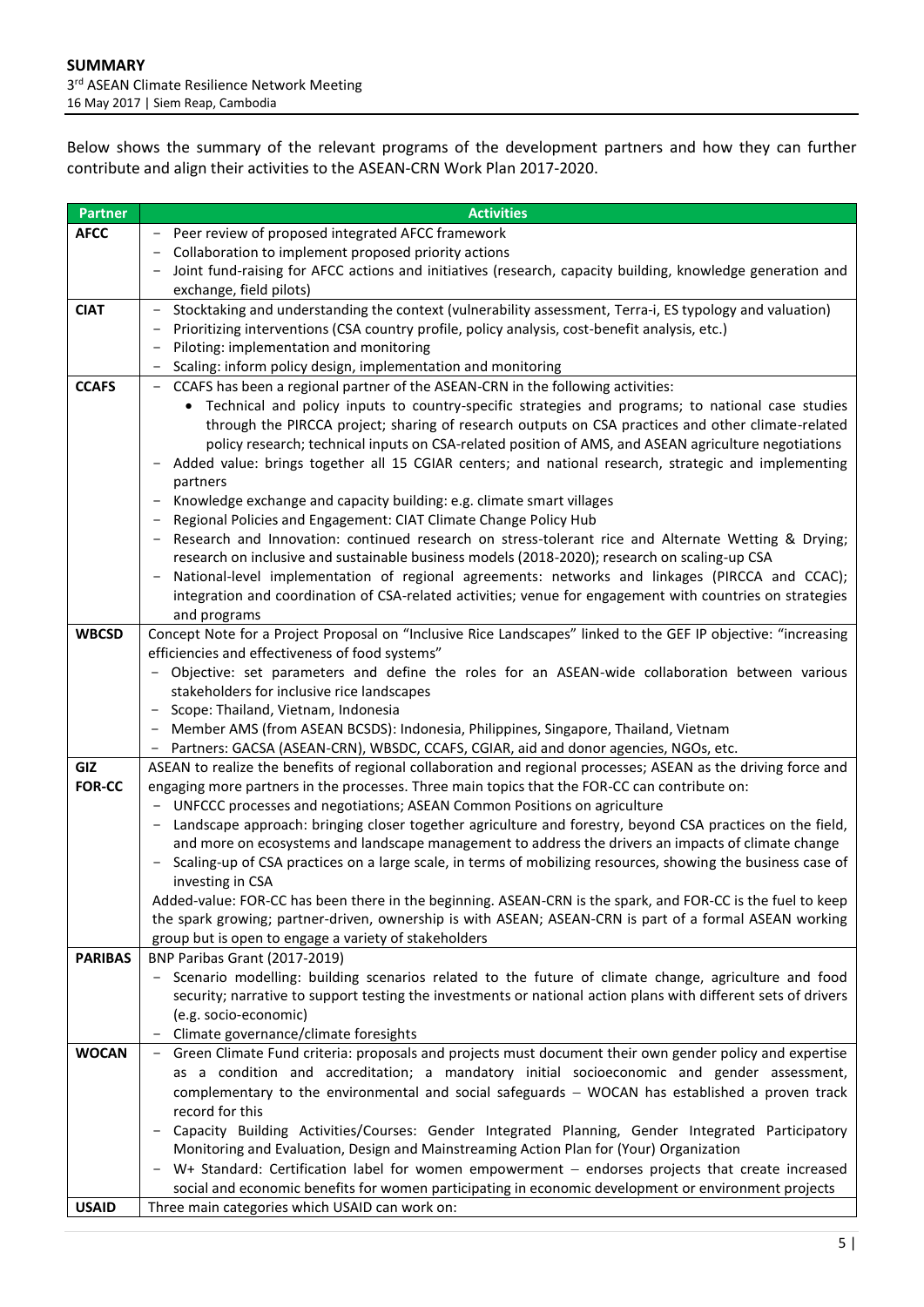3<sup>rd</sup> ASEAN Climate Resilience Network Meeting 16 May 2017 | Siem Reap, Cambodia

| <b>Partner</b> | <b>Activities</b>                                                                                                      |  |  |
|----------------|------------------------------------------------------------------------------------------------------------------------|--|--|
|                | Building and supporting innovation ecosystems: convening knowledge sharing aspects (regional and<br>$\qquad \qquad -$  |  |  |
|                | national summits, etc.)                                                                                                |  |  |
|                | Physical and commercial technology transfer innovation; competition on discovering the most innovative                 |  |  |
|                | and high-impact technologies used in the region but have not extended their reach and expanded their                   |  |  |
|                | markets                                                                                                                |  |  |
|                | Regional policy work (seed policy): stress tolerant rice varieties, creating regulations, free movement of             |  |  |
|                | seeds, good agricultural practices work for lowering emissions and adaptations at the field level                      |  |  |
| <b>GACSA</b>   | <b>Upscaling CSA</b><br>$\overline{\phantom{m}}$                                                                       |  |  |
|                | Leveraging multi-institutional actions relate to knowledge to solve problems                                           |  |  |
|                | Action groups of GACSA:                                                                                                |  |  |
|                | Knowledge: Practice Briefs (on CSA, also on gender) produced                                                           |  |  |
|                | Enabling Environments and Policies: Country case studies, exchange between countries<br><b>Investments: CSA Matrix</b> |  |  |
|                | Regional alliances<br>$\overline{\phantom{m}}$                                                                         |  |  |
| <b>FAO</b>     | FAO Flagship Initiatives on Climate Change (and sectors it cuts across): support for implementation                    |  |  |
|                | strategies of nationally determined contributions (NDCs) and enhanced transparency; support for                        |  |  |
|                | development of investment pipelines to scale-up                                                                        |  |  |
|                | Added-value: FAO has strong presence in the region.                                                                    |  |  |
|                | Regional Initiatives: potential areas for regional collaboration:                                                      |  |  |
|                | FAO Asia Flagship Research Program; demographics, urbanization, climate change                                         |  |  |
|                | Technical Cooperation Program - CSA: CSA country profiles, NDC investment pipelines, regional event                    |  |  |
|                | on CSA/UNFCCC Dialogue                                                                                                 |  |  |
|                | Enabling Private Sector Investments on CSA<br>٠                                                                        |  |  |
|                | Regional NDC Analysis - Asia                                                                                           |  |  |
|                | Country-specific works: potential areas for collaboration:                                                             |  |  |
|                | Integrating Agriculture into National Adaptation Plans: Thailand, Philippines, Vietnam                                 |  |  |
|                | GEF Capacity Building Initiative for Transparency (enhancing monitoring and reporting systems in                       |  |  |
|                | agriculture): Cambodia (potential for others)                                                                          |  |  |
|                | GEF-CSA and Integrated Landscapes (field application of CSA approaches): Cambodia, Myanmar, Laos<br>٠                  |  |  |
|                | GCF REDD+/CSA Projects (scaling-up integrated resources management and CSA approaches based on                         |  |  |
|                | national priorities): Cambodia, Indonesia, Laos, Myanmar, Philippines, Vietnam                                         |  |  |

Based on the inputs of the panelists, participants reviewed their proposed activities for the ASEAN-CRN Work Plan and placed them under the respective ASEAN-CRN Work Area. Proposed activities included a suggestion for a partner to collaborate. Representatives from development partners then reviewed the activities and indicated their interest for support.

The table below shows the overview of proposed activities of varying degree of commitment per work area.

| <b>AMS</b>                                                     | <b>Proposed Activity and Partner</b>                                 | <b>AMS-identified</b><br>potential partners | <b>Interested partners to</b><br>support the activity |  |
|----------------------------------------------------------------|----------------------------------------------------------------------|---------------------------------------------|-------------------------------------------------------|--|
|                                                                | WORK AREA 1: NATIONAL-LEVEL IMPLEMENTATION OF REGIONAL AGREEMENTS    |                                             |                                                       |  |
| CA                                                             | Strengthening Climate Forecast and Foresight through active          |                                             | UU / BNP - Paribas                                    |  |
|                                                                | forum                                                                |                                             |                                                       |  |
| МM                                                             | National level implementation of Regional Agreement - CC2:           |                                             | UU / BNP - Paribas                                    |  |
|                                                                | Value Chain (VC) Improvement                                         |                                             |                                                       |  |
|                                                                | Act 1: Identification & priority for potential area & crop           |                                             |                                                       |  |
|                                                                | Act2: Stimulation & support to improve VC of prioritized             |                                             |                                                       |  |
|                                                                | commodities/crops.                                                   |                                             |                                                       |  |
|                                                                | Act3: Financial & Other Institutional Supports                       |                                             |                                                       |  |
| <b>VN</b>                                                      | <b>Biochar Application</b>                                           | GIZ GAP-CC                                  | <b>WBCSD</b>                                          |  |
|                                                                | Agriculture insurance – scale up to national level (based on the     | <b>CCAFS</b>                                | <b>WBCSD</b>                                          |  |
|                                                                | pilot project in 20 provinces)                                       |                                             |                                                       |  |
| <b>WORK AREA 2: KNOWLEDGE MANAGEMENT AND CAPACITY BUILDING</b> |                                                                      |                                             |                                                       |  |
| <b>BR</b>                                                      | Capacity building/training on breeding of stress-tolerant varieties, | CIAT. CCAFS.                                | <b>USAID</b>                                          |  |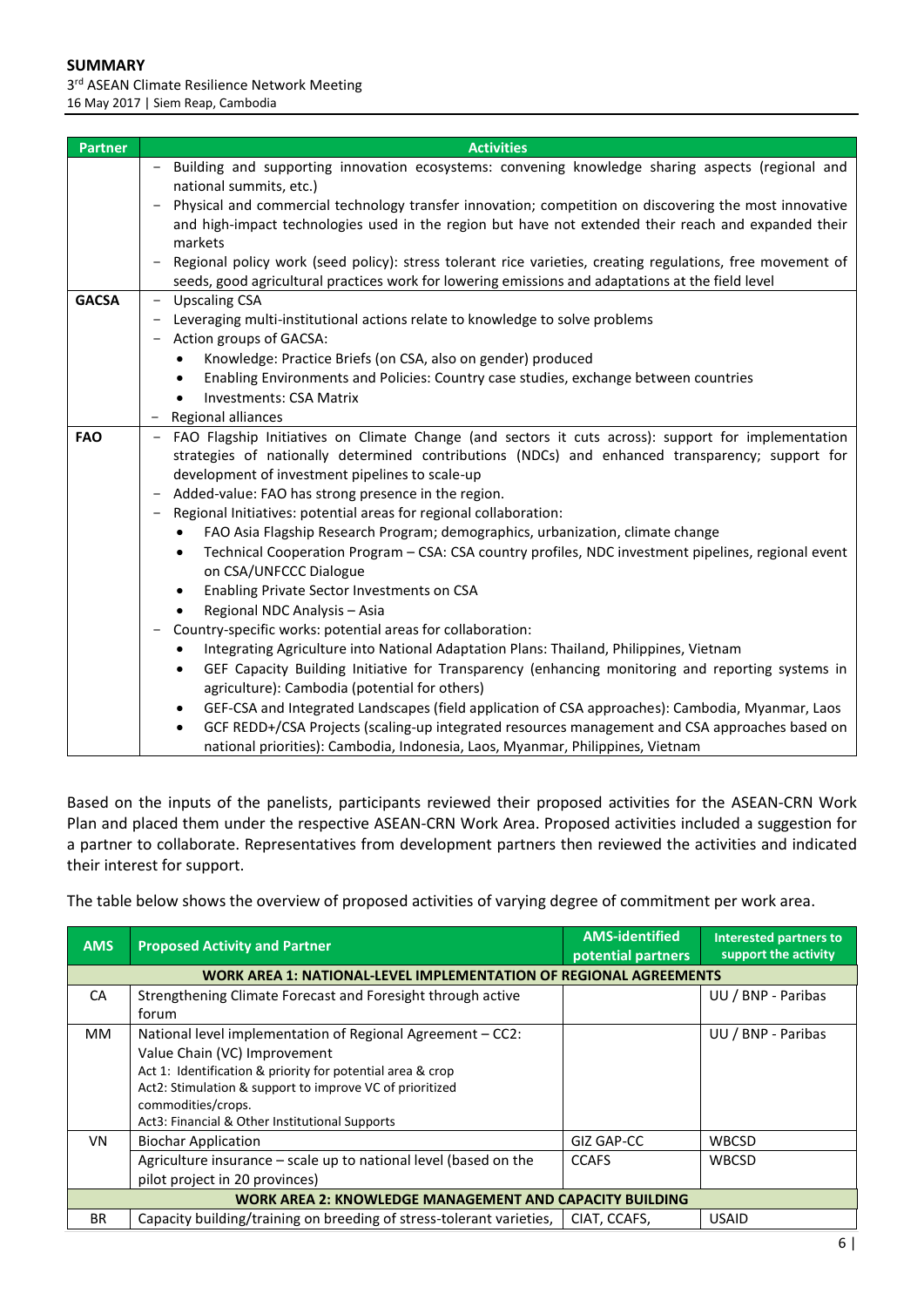3<sup>rd</sup> ASEAN Climate Resilience Network Meeting 16 May 2017 | Siem Reap, Cambodia

|            |                                                                                  | <b>AMS-identified</b>     | <b>Interested partners to</b>         |
|------------|----------------------------------------------------------------------------------|---------------------------|---------------------------------------|
| <b>AMS</b> | <b>Proposed Activity and Partner</b>                                             | potential partners        | support the activity                  |
|            | requesting resources, i.e. rice and vegetables                                   | GACSA, WBCSD              |                                       |
|            | Capacity building study tour/ visit on CSA Project - Training/PPP                | CIAT, CCAFS,              |                                       |
|            | on CSA strategy and implementation plan                                          | GASCA, WBCSD              |                                       |
|            | Regional exchange on monitoring adaption to climate change in                    | <b>GIZ GAP-CC</b>         |                                       |
|            | agriculture                                                                      |                           |                                       |
| CA         | Training on monitoring CSA Practices                                             |                           | GIZ GAP-CC                            |
|            | Institutional mainstreaming climate change adaptation (building                  | WOCAN, FAO                | <b>WOCAN</b>                          |
|            | capacity and scaling up community resilience)                                    |                           |                                       |
|            | Efficiency on extension service provision, capacity building to                  |                           | FAO, GACSA                            |
|            | provincial extension offers, creating mobile app for MAFF                        |                           |                                       |
|            | information sharing                                                              |                           |                                       |
|            | Exchange visit with regional countries to learn about climate                    |                           | <b>FAO</b>                            |
|            | smart agriculture                                                                |                           |                                       |
|            | Capacity building & knowledge exchange - Biotechnology, Crop                     | CCAFS, GIZ GAP-           |                                       |
|            | breeding, Climate Smart                                                          | CC, FAO                   |                                       |
| ID         | Knowledge exchange & capacity building - CSA best practice for<br>cacao & coffee | GASCA, FAO, GIZ<br>GAP-CC | GASCA                                 |
|            | Mobilizing resources: CSA workshop on cacao & coffee                             | FAO, GIZ GAP-CC           | <b>CIAT</b>                           |
|            | Training & workshop on climate foresight                                         |                           | UU / BNP - Paribas                    |
|            | Post harvest training: coffee & cacao                                            | FAO, GIZ GAP-CC           |                                       |
| LA         | Training of trainers on value chain study, analysis and                          | SDC, GIZ GAP-CC           | <b>FAO</b>                            |
|            | improvement (integrated with climate change)                                     |                           |                                       |
| MA         | Knowledge exchange on the best CSA practices for smallholder                     | GIZ GAP-CC,               | GASCA, WOCAN,                         |
|            | $farmers -$                                                                      | USAID, CIAT,              | <b>WBCSD</b>                          |
|            |                                                                                  | GASCA                     |                                       |
|            | Regional exchange on monitoring adaptation for CC, Adaptation                    | GIZ GAP-CC, CIAT,         | GIZ GAP-CC                            |
|            | in agriculture                                                                   | <b>FAO</b>                |                                       |
| МM         | Application of GAP & GMP to improve livestock product & chain                    |                           |                                       |
|            | Act 1: Potential area establish                                                  |                           |                                       |
|            | Act 2: Introduce GAP & GMP System                                                |                           |                                       |
|            | Act 3: Scale Up                                                                  |                           |                                       |
|            | Act 4: Improve local frame                                                       |                           |                                       |
| PH         | Promote use of CIS in agriculture (workshop on interface                         | <b>GIZ GAP-CC</b>         | UU / BNP - Paribas                    |
|            | between ministries of agriculture and hydro-met institutions)                    |                           |                                       |
| SG         | Training on vegetable breeding, training on variety assessment                   | CIAT, CCAFS,              | GACSA as                              |
|            |                                                                                  | <b>GACSA</b>              | "secondary" partner                   |
|            | <b>Implementing CSA Strategy</b>                                                 | <b>CCAFS</b>              | CCAFS - Scope what<br>we can do, CIAT |
|            | Looking/sharing of heat/salt/drought tolerant vegetable variety                  | CIAT, CCAFS,              | GACSA as                              |
|            | (against climate change) -                                                       | GACSA, WBCSD              | "secondary" partner                   |
| TH         | Promotion & scaling up of CSA practices on low carbon emission                   | GACSA, FAO,               | CCAFS, AFCC, GACSA,                   |
|            | agriculture-                                                                     | WBCD, CCAFS,              | <b>FAO</b>                            |
|            |                                                                                  | CIAT, AFCC,               |                                       |
|            |                                                                                  | WOCAN, GIZ GAP-           |                                       |
|            |                                                                                  | cc                        |                                       |
|            | Regional climate forecasting for food security                                   | UU / BNP - Paribas        | UU / BNP - Paribas                    |
|            | Capacity building on effective negotiation in G77 and UNFCCC                     | GIZ GAP-CC, FAO,          | <b>GIZ GAP-CC</b>                     |
|            |                                                                                  | <b>USAID</b>              |                                       |
| VN         | CSA Training document -                                                          | FAO, CIAT, WBCSD          |                                       |
|            | Community-based ecological development                                           |                           |                                       |
|            | <b>WORK AREA 3: REGIONAL POLICIES AND ENGAGEMENT</b>                             |                           |                                       |
| <b>BR</b>  | Private sector dialogue on enabling investment on CSA                            | <b>FAO</b>                | WOCAN, USAID                          |
| CA         | Develop Cambodia's smart agriculture policy within ASEAN                         |                           | WBCSD, CIAT                           |
|            | framework                                                                        |                           |                                       |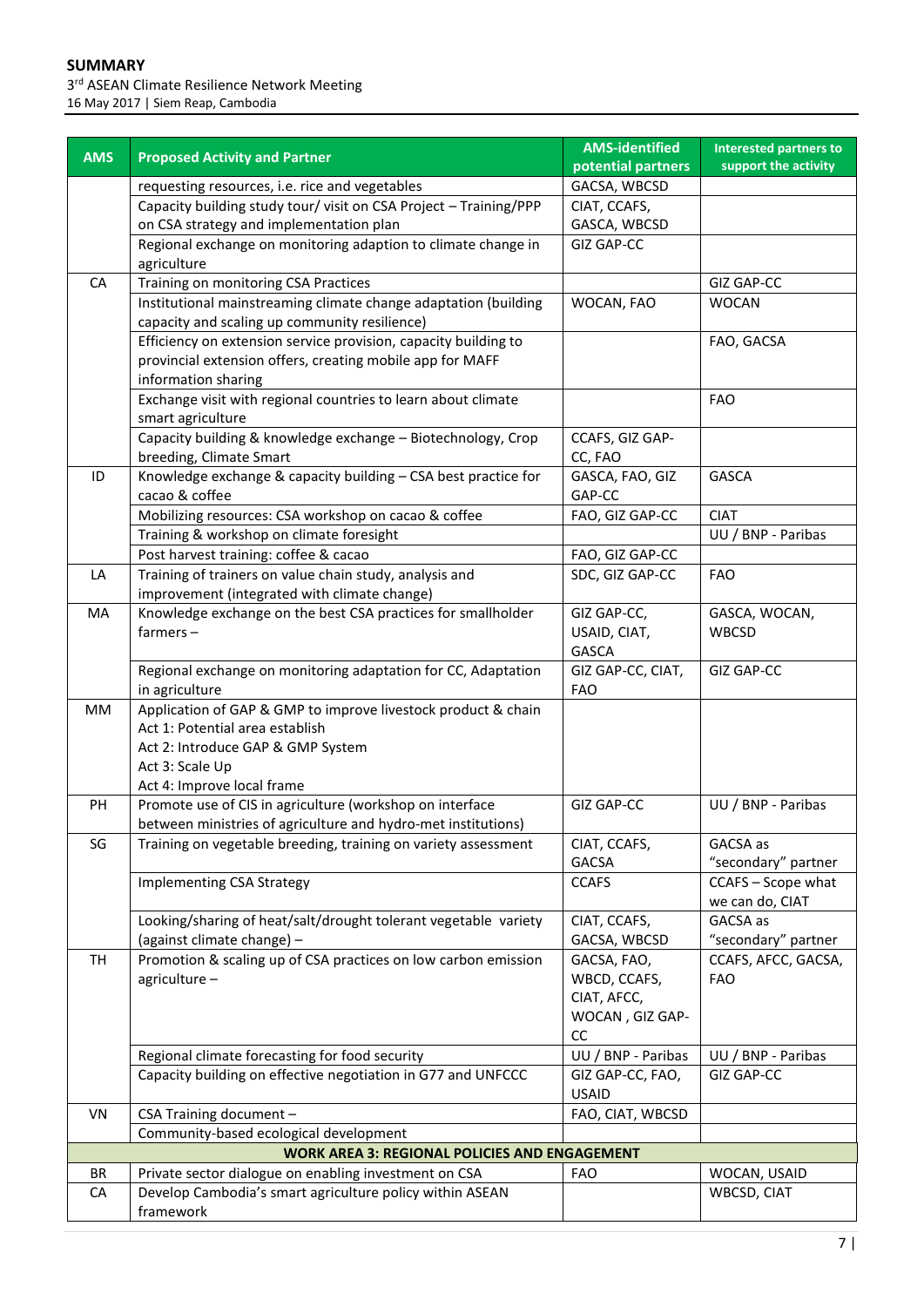3<sup>rd</sup> ASEAN Climate Resilience Network Meeting 16 May 2017 | Siem Reap, Cambodia

|            |                                                                                                                                                                                  | <b>AMS-identified</b>                                                    | <b>Interested partners to</b>                          |
|------------|----------------------------------------------------------------------------------------------------------------------------------------------------------------------------------|--------------------------------------------------------------------------|--------------------------------------------------------|
| <b>AMS</b> | <b>Proposed Activity and Partner</b>                                                                                                                                             | potential partners                                                       | support the activity                                   |
|            | Develop national CSA framework & policy                                                                                                                                          | FAO: TCP Project                                                         | <b>FAO</b>                                             |
|            | Develop national CSA technical guideline on rice, vegetable &<br>livestock production                                                                                            | <b>FAO</b>                                                               |                                                        |
| MA         | Involvement in SEA regional alliances                                                                                                                                            | <b>GACSA</b>                                                             | <b>GACSA</b>                                           |
|            | Involvement in COP23 meeting/STBSA                                                                                                                                               | GIZ GAP-CC, FAO,<br><b>CCAFS</b>                                         | CIAT, WOCAN                                            |
| <b>TH</b>  | Regional exchange on monitoring to CC in agriculture                                                                                                                             | <b>GIZ GAP-CC</b>                                                        | GIZ GAP-CC, WOCAN,<br>WBCSD, CIAT                      |
|            | Strengthening coordination among existing ASEAN bodies related<br>to climate change on issues related to agriculture                                                             | AFCC, GIZ GAP-CC,<br><b>WOCAN</b>                                        | WOCAN, GIZ GAP-CC,<br><b>AFCC</b>                      |
|            | Regional/other seed distribution cooperation for climate tolerant<br>varieties among AMS                                                                                         | CIAT, CCAFS, GIZ<br>GAP-CC, USAID                                        | USAID, WBCSD                                           |
|            | Development of policies (regional policies and engagement),<br>indicators and tools for the implementation and monitoring<br>ecosystem-based adaption                            | FAO, CCAFS, CIAT,<br><b>USAID</b>                                        | WOCAN, CIAT                                            |
|            | NDC Investment pipelines for agriculture (GCF Regional proposal)                                                                                                                 | <b>FAO</b>                                                               | <b>FAO</b>                                             |
|            | Strengthening regional coordination on the implementation -<br>NDC, NAPS: scaling up -                                                                                           | FAO, CCAFS, CIAT,<br>AFCC, WOCAN                                         | GIZ GAP-CC, FAO,<br>CCAFS, WOCAN, CIAT,<br><b>AFCC</b> |
|            | Follow up on advancing the ASEAN common position on<br>agriculture at UNFCC COP process                                                                                          | FAO, GIZ GAP-CC,<br>AFCC, CCAFS,<br><b>WOCAN</b>                         | <b>GIZ GAP-CC</b>                                      |
|            | ASEAN-Pre NDC global stock take knowledge event on<br>agriculture/CSA event                                                                                                      | <b>FAO</b>                                                               | <b>FAO</b>                                             |
|            | <b>WORK AREA 4: RESEARCH AND INNOVATION</b>                                                                                                                                      |                                                                          |                                                        |
| <b>BR</b>  | Value chain CSA profile                                                                                                                                                          | <b>CIAT</b>                                                              | <b>CIAT</b>                                            |
| CA         | Research & innovation: climate smart varieties, climate smart<br>crop management technology                                                                                      | CCAFS, WBCSD,<br>GIZ GAP-CC,<br>USAID, FAO, UU /<br><b>BNP</b> - Paribas | IRRI, CCAFS                                            |
|            | Research for finding out new varieties for growing in drought and<br>flood prone areas                                                                                           |                                                                          | <b>USAID</b>                                           |
|            | Research to find out effective methods to control new invasive<br>pests in rice                                                                                                  |                                                                          | IRRI, CCAFS                                            |
|            | Climate change adaptation with small holder farmers, "pilot<br>project funded by IFAD"                                                                                           |                                                                          | <b>WOCAN</b>                                           |
|            | Develop new rice variety tolerance increasing temperature:<br>varietal development "breeding", varietal selection in field &<br>glasshouse condition, quality test of processing |                                                                          | WBCSD                                                  |
|            | Commercialize new/existing agriculture technology<br>(irrigation/machinery) to rural provinces, partnership with private<br>sectors (machinery shops, MFI) -                     | <b>USAID</b>                                                             | <b>USAID</b>                                           |
|            | Improve existing cattle breed to be adapted to climate change                                                                                                                    |                                                                          |                                                        |
|            | R&D on adaptation technologies (seed development)                                                                                                                                | <b>AFCC</b>                                                              |                                                        |
| ID         | CSA scaling-up for coffee & cacao                                                                                                                                                | GACSA                                                                    | <b>GACSA</b>                                           |
|            | Standing crop monitoring for cacao & coffee using satellite image                                                                                                                | <b>CIAT</b>                                                              |                                                        |
|            | Post harvest test for coffee & cacao                                                                                                                                             |                                                                          |                                                        |
| LA         | Scoping study on maize seed production & seed supply in Laos                                                                                                                     | GIZ GAP-CC<br>CCAFS, BNP                                                 |                                                        |
| MA         | Consultation on forecasting future crops to build national<br>resilience -                                                                                                       | Paribas, FAO                                                             | UU / BNP - Paribas                                     |
|            | CSA value chain assessments for targeting adaptation -                                                                                                                           | FAO, CIAT, USAID                                                         | WOCAN, GIZ GAP-CC,<br>FAO, CIAT, CCAFS                 |
|            | R&D and up scaling on developing STRV in Malaysia -                                                                                                                              | FAO, IRRI, CIAT,<br>GIZ GAP-CC                                           | IRRI, CCAFS                                            |